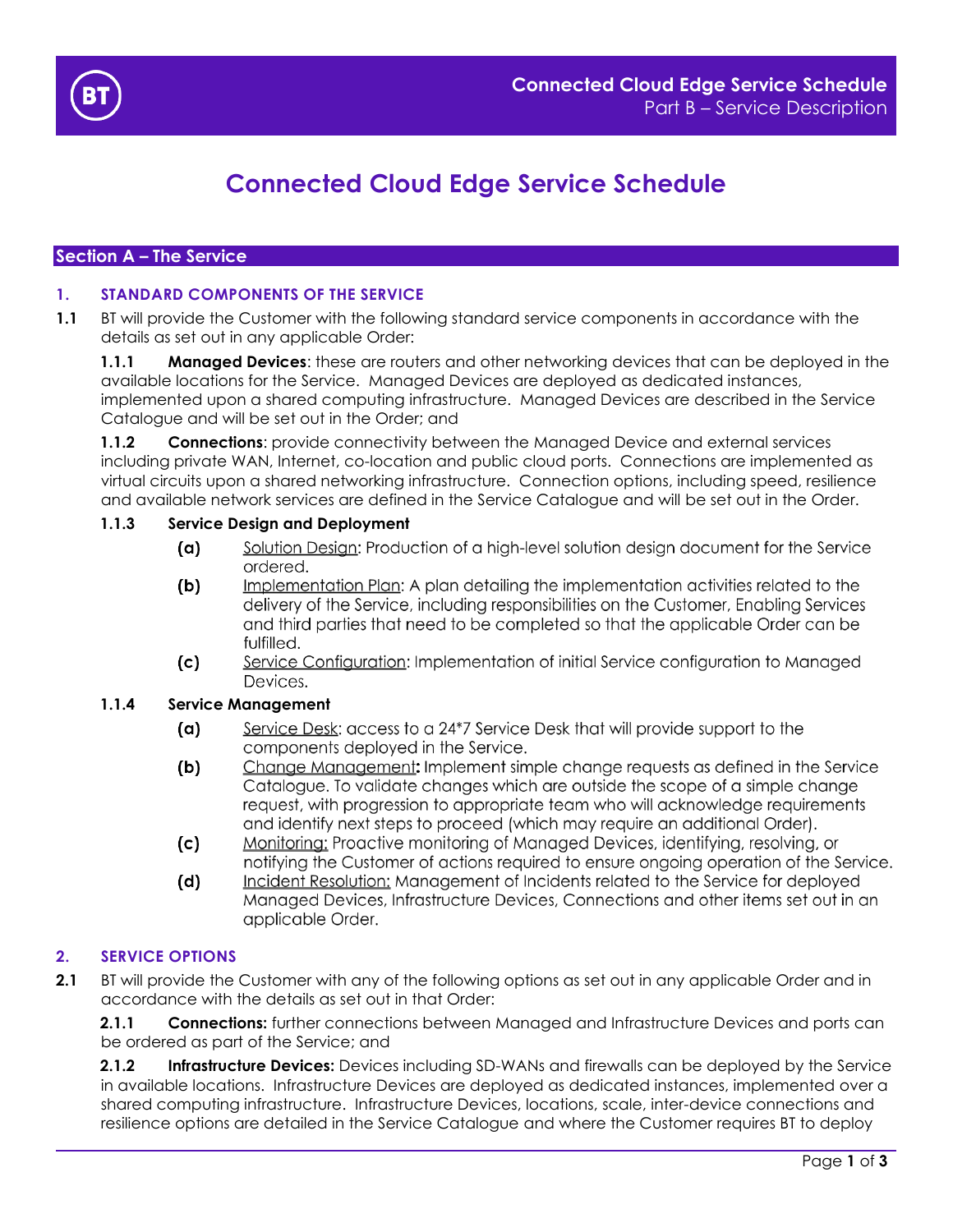

an Infrastructure Device this will be set out in the Order. Whilst Infrastructure Devices can be deployed as part of this Service they are subject to separate terms and conditions.

## **3. SERVICE MANAGEMENT BOUNDARY**

- **3.1** BT's responsibility to provide and manage the Service is physically and logically limited to the following service management boundary:
	- **3.1.1** the components set out in the solid green line of the diagram below; and

<span id="page-1-0"></span>**3.1.2** if additionally made available as part of the Service the components set out in the dotted blue lines.



- **3.2** Sections **Error! Reference source not found.** and **Error! Reference source not found.** together constitutes the "**Service Management Boundary**." With the exception of items described in sections [1](#page-0-0) and [2,](#page-0-1) BT bears no responsibility for any virtual or physical infrastructure or Enabling Services (with the exception of Enabling Services provided by BT which will be provided in accordance with their separate terms).
- **3.3** Whilst the Service may be designed and configured to achieve a defined throughput of traffic, the acutal performance achieved may differ based on the profile of traffic passed through the Service for which BT has no control.

## **4. ENABLING SERVICES**

**4.1** The services that the Customer is required to obtain in order to receive this Service ("**Enabling Services**") are demonstrated in the diagram in section [3.1.2.](#page-1-0) The specific Enabling Service will be dependent on the solution the Customer requires and BT will inform the Customer of the Enabling Services prior to Order.

## **5. COMMISSIONING OF THE SERVICE**

- <span id="page-1-1"></span>**5.1** Before the Operational Start Date, BT will:
	- **5.1.1** configure the Service;
	- **5.1.2** conduct a series of standard tests on the Service to ensure that it is configured correctly;
	- **5.1.3** connect the Service to each Enabling Service; and
	- **5.1.4** on the date that BT has completed the activities in this section [5.1,](#page-1-1) confirm to the Customer that the Service is available for performance of any Acceptance Tests.

# **6. ACCEPTANCE TESTS**